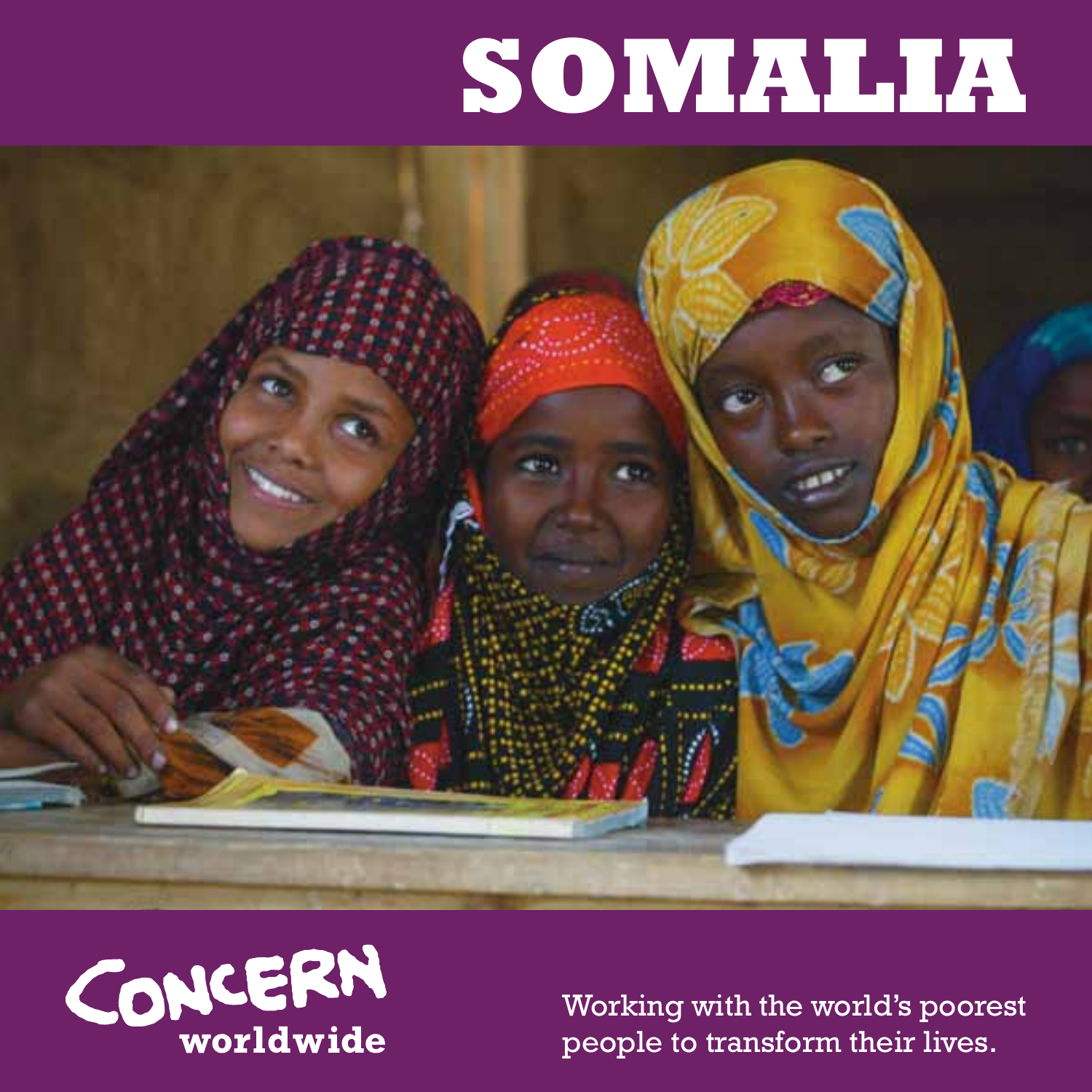

### **Contents**

## Our 25th year in Somalia

Concern Worldwide began operating in Somalia twenty five years ago. Over the years, our team has responded to major emergencies and the needs of hundreds of thousands of Somali people living in poverty. Today, we are working in six regions in south and central Somalia, and have just expanded our programme to Somaliland in the north.

This booklet illustrates the pillars of our programmes in education; food, income and markets; health and in emergencies. It also shows how the resilience of the Somali people, and our partnerships with them, have helped bring about lasting changes to the lives of the poor. Our *Stories of Change* introduce you to Hussein, Muumina, Hawa and Amina who are lifting themselves out of poverty with the support of Concern.

Through these pages you will have a glimpse of the lives that have been transformed through the efforts of our dedicated staff in Somalia. This dedication cannot be exemplified more than by Valerie Place, a Concern nurse from Ireland who lost her life whilst working in Somalia in 1993. Valerie managed a feeding centre in Mogadishu which saved the lives of thousands of Somali children during the devastating famine of the early nineties. She is remembered by all those who worked with her and this publication is dedicated to her memory.

For those of you who have already supported us, thank you. And for those of you who are new to our work, we hope that you will be inspired to support us in the years to follow.

Tom Arnold

Tom Arnold Chief Executive, Concern Worldwide

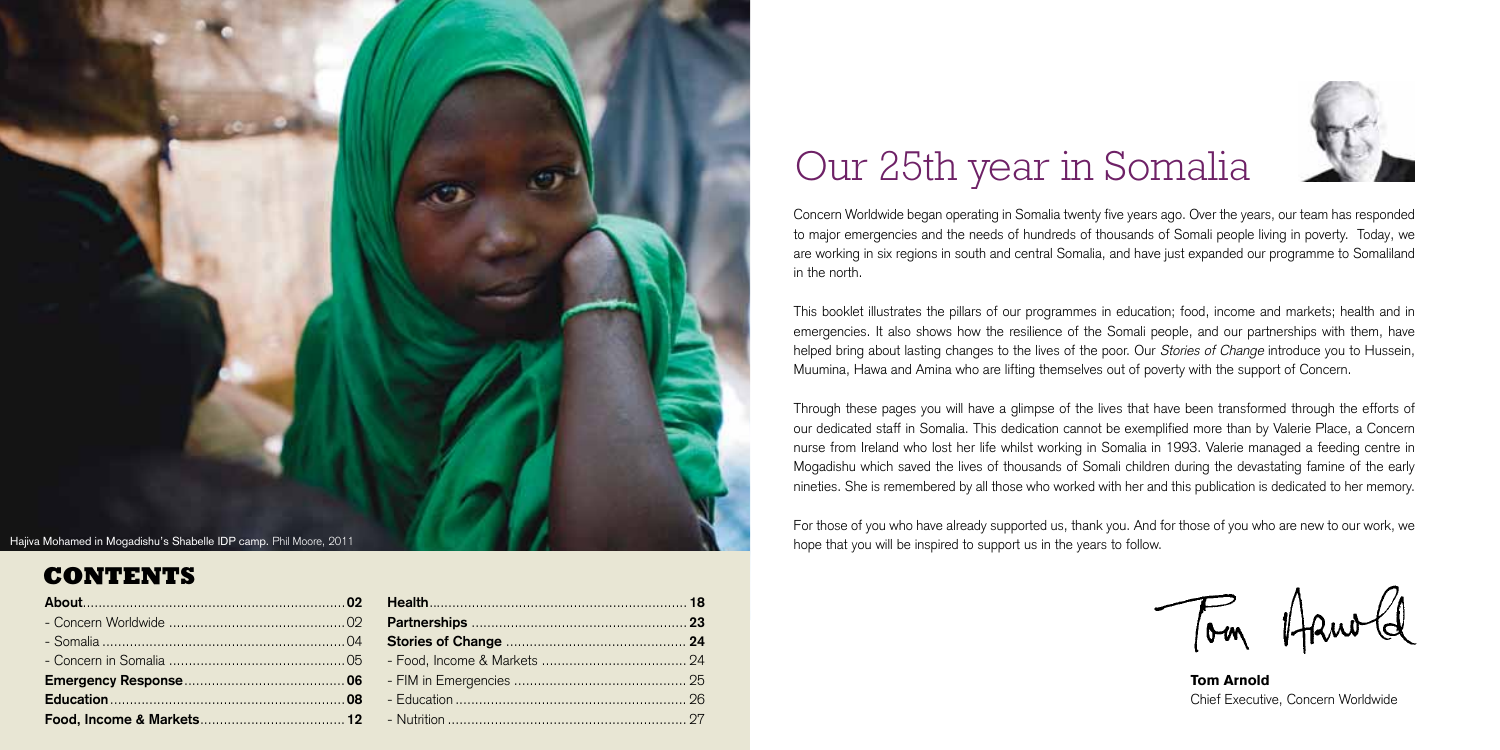## **CONCERN WORLDWIDE ABOUT**



A community water source built by Concern, Bay Region. Concern Worldwide, 2007

Concern Worldwide is a non-governmental, international, humanitarian organisation dedicated to the reduction of suffering and working towards the ultimate elimination of extreme poverty in the world's poorest countries.

Founded in 1968, Concern Worldwide—through its work in emergencies and long-term development—has saved countless lives, relieved suffering and provided opportunities for a better standard of living for millions of people. We have more than 3,200 personnel working in 25 countries in Africa, Asia and the Caribbean.



Men excavated water catchments in Sharifay village, Bay Region, in 2009 as part of a cash for work project.

Poor families received income for their work and the wider community benefitted from rain water catchments.

Concern Worldwide, 2009

Concern works in partnership with local organisations and people in their own communities to develop practical and lasting solutions to extreme poverty. We target the root causes of poverty and empower people to meet their basic survival needs and gain a voice in decisions that affect them. Our emergency response and longterm development programs focus on education; food, income and markets; health; HIV and AIDS, and emergency response.

We use our knowledge and experience on the ground to influence policy decisions at the local, national and international level, thus ensuring that we have the greatest possible impact on the lives of the world's poorest people.



### **Our Vision**

A world where no-one lives in poverty, fear or oppression; where all have access to a decent standard of living and the opportunities and choices essential to a long, healthy and creative life; a world where everyone is treated with dignity and respect.

### **Our Mission**

Our mission is to help people living in extreme poverty achieve major improvements in their lives which last and spread without ongoing support from Concern.

Abdi Youssef Hussein, a farmer in Gabiley, Somaliland. Concern staff visited his village

#### **Operating in 25 countries:**

- ➤ Afghanistan
- ➤ Bangladesh
- ➤ Burundi
- ➤ Cambodia
- ➤ Chad
- ➤ Dem. People's Republic of Korea
- ➤ Dem. Republic of Congo
- ➤ Ethiopia
- ➤ Haiti
- ➤ India
- ➤ Kenya
- ➤ Liberia
- ➤ Malawi
- ➤ Mozambique
- ➤ Myanmar
- ➤ Niger
- ➤ Pakistan
- ➤ Rwanda
- ➤ Sierra Leone
- ➤ Somalia
- ➤ Sudan, North & South
- ➤ Tanzania ➤ Timor Leste
- ➤ Uganda
- ➤ Zambia
- ➤ Zimbabwe

INCITOUCTION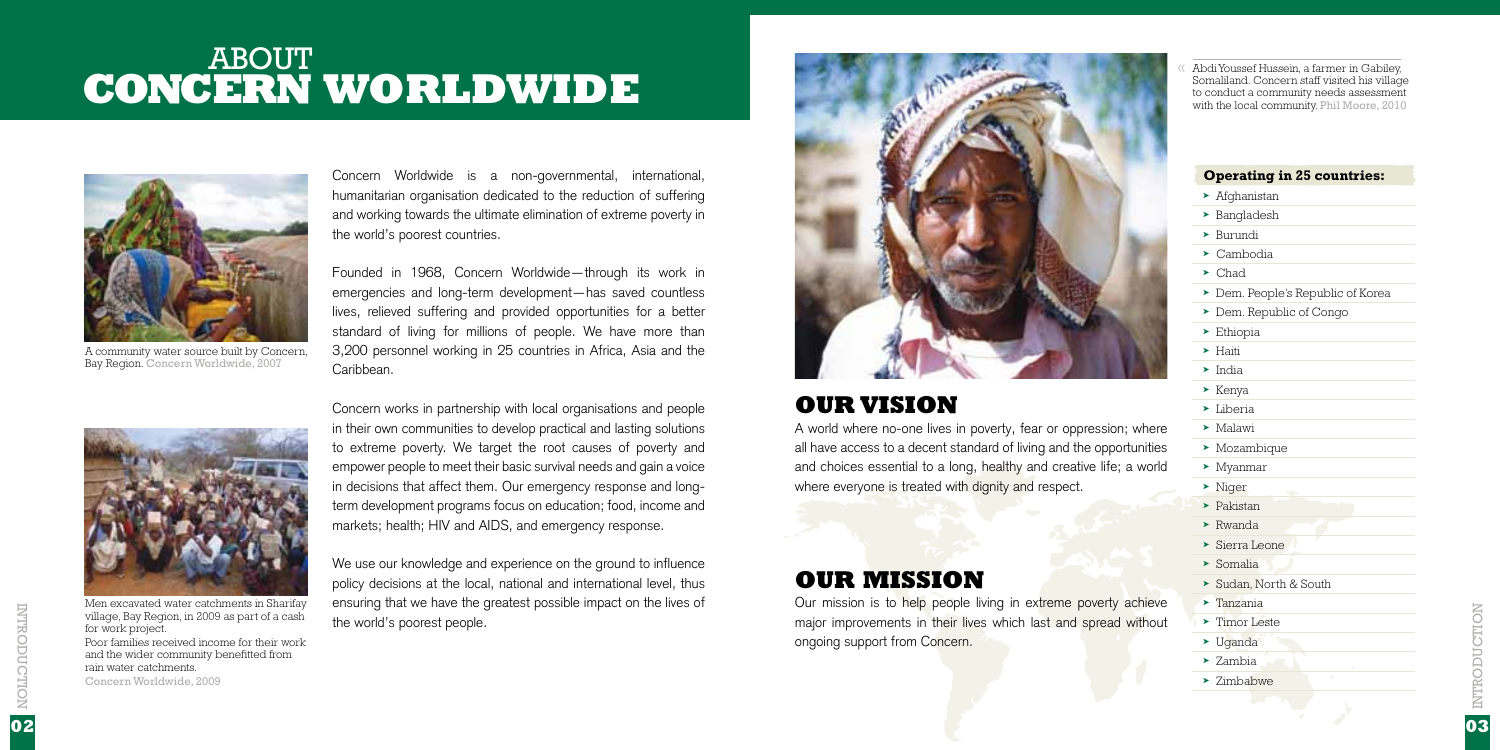## **Somalia** About

## **Concern** in **Somalia**



market, Somaliland. Phil Moore

Somalia is one of the poorest countries in the world, devastated by over twenty years of conflict. Since the collapse of the central government in 1991, the country's infrastructure has been in decline and services are largely provided by the private sector or aid industry. Almost half the population is under the age of 18, and have never known their country without war.

The Somali people, however, remain resilient and determined to build their self-sufficiency. Somalia produces over 40 per cent of its domestic food needs. There is a thriving private sector economy based on the livestock trade with neighboring countries and remittances from the Somali Diaspora. Somalis have a strong kinship network and a rich tradition of supporting those in need in their communities.

Despite their resilience, years of conflict, recurrent drought and cyclical flooding has made nearly a third of the population in need of humanitarian assistance. Millions of people live without access to basic services such as clean water, education or health care. Sixty per cent of people live on less than a dollar a day.

At a glance **Somalia** : Population : 9.3 million Infant mortality (per thousand births): 109 Life Expectancy : 50 years Living with HIV and AIDS: 34,000 people Maternal Mortality Ratio : **1 in 14** Living without access to safe water: 70% of population

Internally Displaced Persons: 1.42 million

We have been on the ground in Somalia since 1986, working with those most at need through drought, flooding and conflict, finding sustainable solutions to poverty reduction.

#### Where we work

For twenty-five years, Concern has been working in South Central Somalia. We work with poor communities in the capital Mogadishu; in the riverine and coastal areas of Lower Shabelle to the south; in the pastoralist areas of Gedo bordering Kenya; in the south-western regions of Bay and Bakool and the coastal plains of Galgadud further north. In 2011, we established programmes in Gabiley and Maroodi-jeex regions of Somaliland.

#### Who we work with

Our beneficiaries are the poor and extreme poor of Somalia – they include men and women, boys and girls from agri-pastoralist, riverine farmer and pastoralist communities throughout South and Central Somalia and from 2011, Somaliland. We work with people from all clans, including minorities.

Our approach is grounded in partnership with the communities in which we work. Men and women from these communities provide labour, skills, time, land and other inputs for our projects. These lasting partnerships have resulted in unique trust, confidence and respect with communities and from other humanitarian organisations.



Shallow wells provided by Concern, through an implementing partner, Bani'adam, in Lower Shabelle. Concern Worldwide, 2008

Concern's support has been described as **"the most meaningful assistance"**

from any NGO in the IDP area by Shukri Bootan Abdi, a beneficiary in our emergency cash relief programme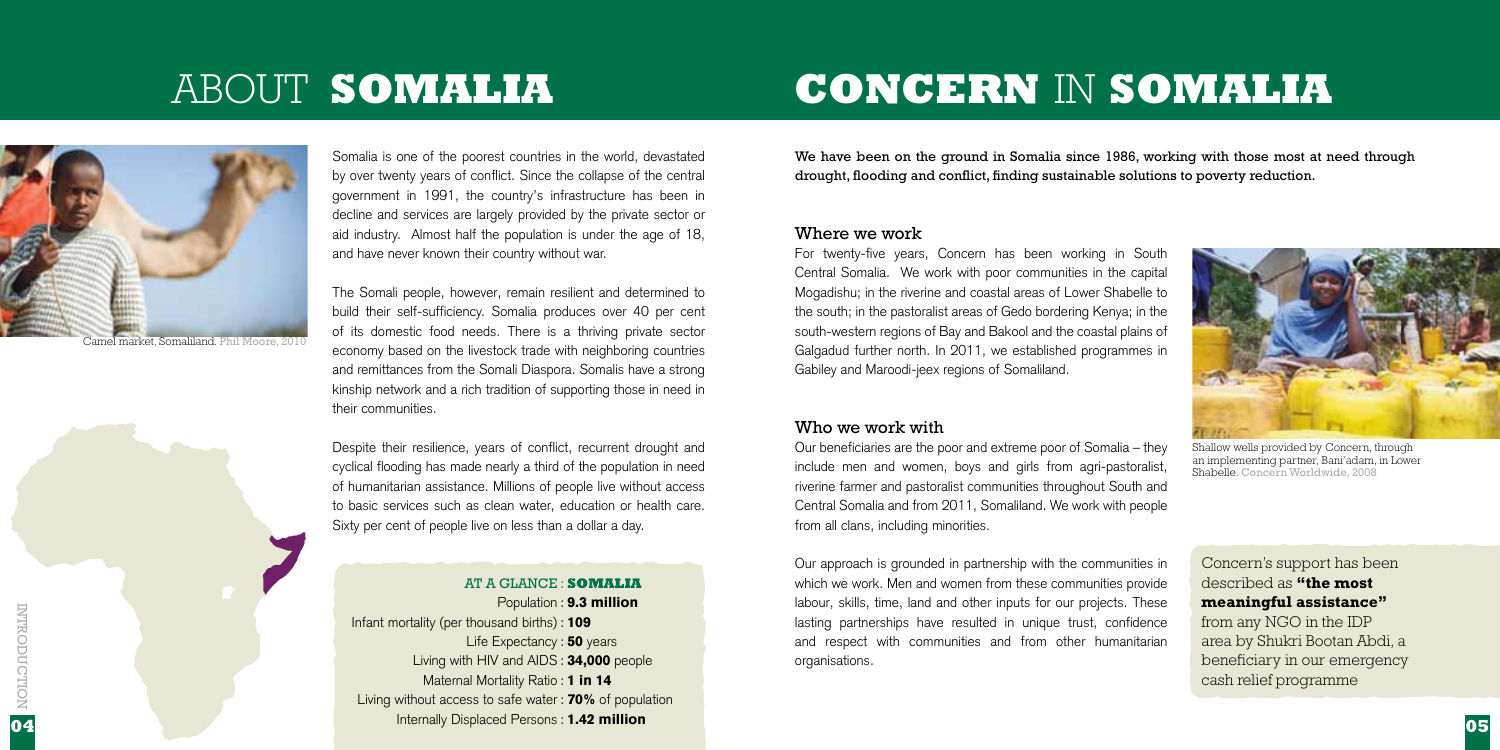### **EMERGENCY RESPONSE** Sustaining Lives & Dignity of People Affected by Disaster



Every year, disasters such as conflict, floods, drought and earthquakes leave millions of people aroud the world incapable of meeting even their most basic survival needs. When disaster strikes, the poorest are the worst affected.

#### Our Global Response

Concern is committed to meeting the humanitarian imperative to save lives and alleviate suffering. We recognise the need to respond quickly, effectively and creatively to sustain the lives and dignity of people affected by natural disasters or conflict. In countries susceptible to disaster, Concern believes that disaster risk reduction is an integral part of development. As a humanitarian organisation, Concern is committed to the principles of neutrality, independence and impartiality.

#### Meeting the Challenge in Somalia

Nearly one third of the population is currently living in crisis in Somalia. Concern responds to emergencies caused by conflict, drought and flooding. We use innovative ways of providing much needed assistance to vulnerable poor families that have been displaced, or have lost their livelihoods and incomes by disaster. In Food, Income and Markets; Health and Education we are providing both emergency responses as well as longer term development.

We are responding to a displacement crisis through a range of safety-nets including cash transfers, food through a voucher system and cash-for-work initiatives. These mechanisms ensure that beneficiaries can decide upon and prioritise the types of assistance they require, using cash to buy food, clothes, pay rent on shelter, buy medicine and other necessities.

We also provide life-saving water for communities affected by water scarcity due to erratic rainfall and recurrent drought. We do this through rehabilitation and provision of water sources or by water trucking.

#### Concern on Impact

- » 109 sustainable water sources were constructed, repaired or supported with spare parts in 2010, reaching nearly 230,300 people
- » Over 37,000 people have benefitted from life-saving water trucking in times of extreme water scarcity in 2010
- » 34% of all cash-for-work beneficiaries in Bay region reported that they were able to avoid asset depletion or even increase their assets
- » Our cash relief beneficiaries reported a sense of dignity and pride due to their increased credit-worthiness and greater choice that cash relief afforded them

#### Concern Somalia: **Emergencies** Social Protection:

46,720 beneficiaries (50% female) Water & Environmental Health: 282,196 beneficiaries (50% female) Non-Food Item distribution: 6487 beneficiaries (50% female) Where: Mogadishu, Lower Shabelle, Bay Bakool, Galgadud, Gedo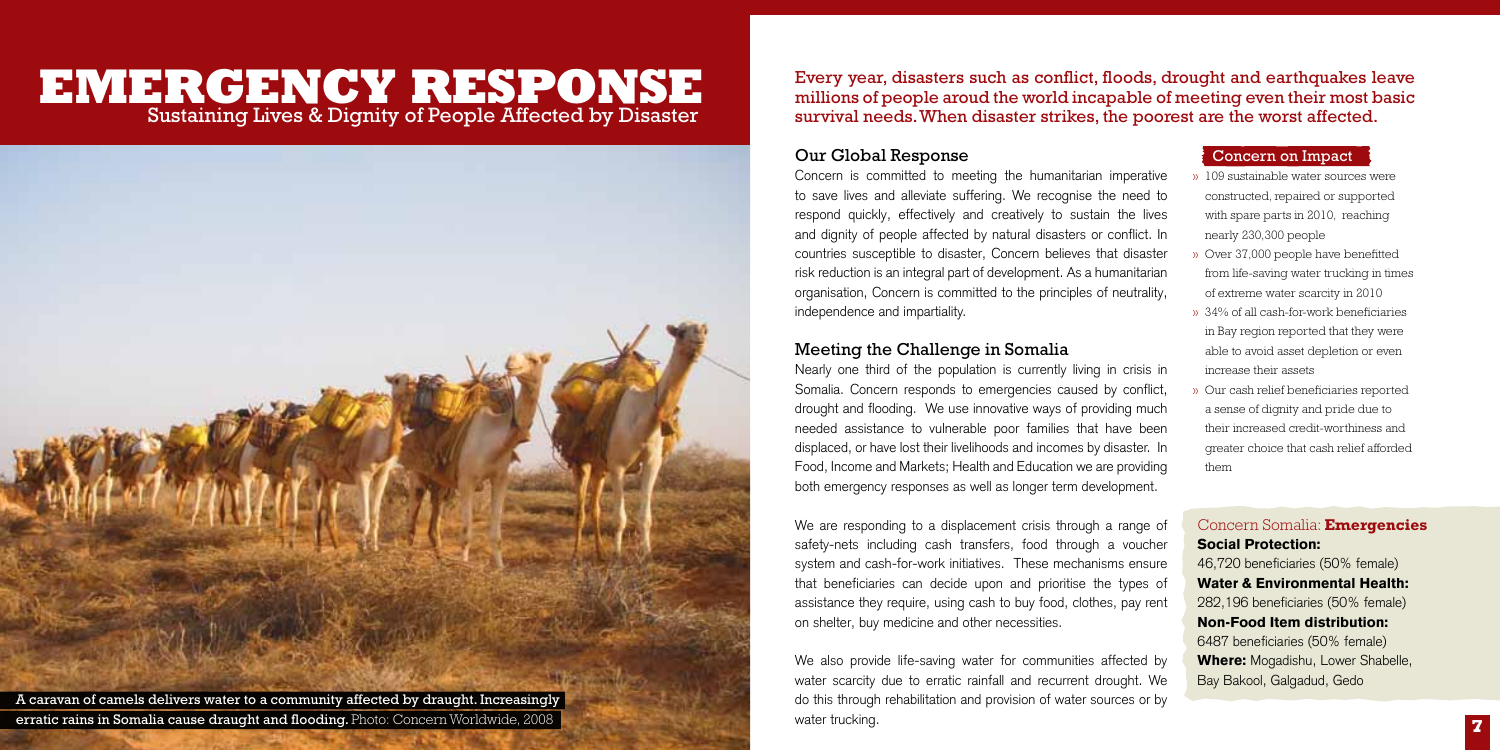## **to school. Access to education is not only a basic human right, but also a key Improving Access Quality & Equity** Improving Access, Quality & Equity



More than one in ten children around the world never get the chance to go factor in reducing poverty and child labour.

#### Our Global Response

For over thirty years, Concern has been working to *improve* equity and access to basic, quality education for all children, especially girls and working children. We place particular emphasis on reaching those who have been excluded from the formal schooling system, such as girls, children living in slums or isolated rural areas, orphans, working children, children belonging to minority groups, children affected and infected by HIV and AIDs, and children with disabilities.

#### Meeting the Challenge in Somalia

Ongoing conflict, civil unrest and fragility have had a catastrophic effect on education in Somalia, with only 31 per cent of children enrolled in primary school; this is markedly lower for girls with only 25 per cent enrollment. Since the collapse of the central government in 1991, free of charge state education is no longer provided. The majority of education is now provided through feepaying institutions, thereby preventing the participation of poor vulnerable children, especially girls, orphans and those from displaced families and minorities.

Concern has over 15 years' experience implementing education initiatives in Somalia, and we are currently improving access to quality primary education for 11,974 children in Mogadishu and the Lower Shabelle Region. This includes 1,511 vulnerable displaced children and their families who are living in temporary camps.

#### Concern on Impact

- » **Girl's enrollment increased** from 36% in 2004 to 43.2% in 2011
- » **Literacy rates have dramatically increased**. Villages often had only one or two people who could read & write. Towfiq village, for example, now boasts literacy rates of 25-30%
- » **Community Ownership**: Communities donate 30-40% of school construction needs, ensuring sustainability
- » We have supported education in Somalia since 1993, our **beneficiaries have increased steadily** from 7000 in the late nineties to over 12,000 in 2011
- » **Adult education**: last year, 190 adults also benefited from literacy and numeracy classes at 5 schools

#### Concern Somalia: **Education**

Primary education: 12,550 direct beneficiaries (40% female) Non-formal education: 1511 direct beneficiaries (45% female) Indirect beneficiaries: 104,936 Target schools: 23 Where: Mogadishu, Lower Shabelle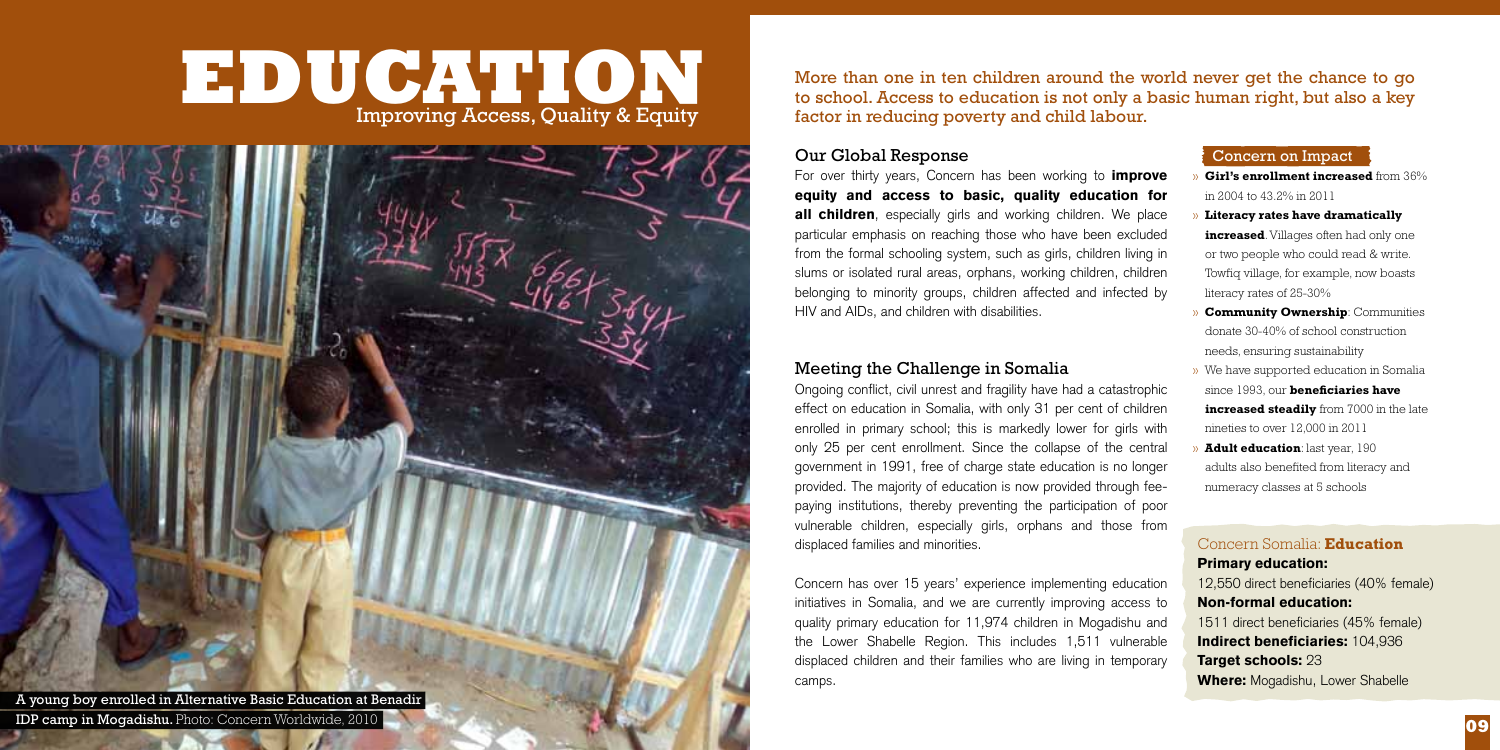

## **Formal Education**

Children at a Concern supported school Liam Burke, 2003

Literacy rates in Somalia estimate that only a quarter of the population can read and write, drastically reducing the ability of people to climb their way out of poverty.

I am more confident than<br>before, and respected at<br>home and the community<br>because of my education before, and respected at home and the community because of my education from school.

— Fadumo Sheikh Abdi, grade 7

Concern's programmes in formal schools focus on improving quality by training teachers, partnering with communities to repair and build schools; furnishing schools with desks, chairs and blackboards; providing classrooms with essential learning resources and supplies; and training Committee Education Committees (CECs). In each school we provide separate toilets for boys and girls and a water well to ensure students and their families have access to safe water.

In Mogadishu and Lower Shabelle we are targeting 23 schoolsmany for over ten years—to increase availability and accessibility of primary education for the poorest households. Concern supported schools benefit nearly twelve-thousand children and 330 teachers. In addition to the direct benefit to children, they also bring home important teachings to their families.

## **Non-Formal Education**

The conflict in Somalia is over twenty years old. Over half of the population are under the age of 18 and have never known their country in peace time. Children continue to bear the brunt of conflict. Many of them have been unable to go to school or have been uprooted from their schools due to displacement.

Through our partner **Youthlink**, a local NGO based in Mogadishu, we assist 1511 children with non-formal education and other support. This includes vocational skills training, psychosocial support and provision of a safe refuge for recreation. These children are specifically targeted as they have left home, live and work on the streets, or are at risk of exploitation. Since 2006, we have supported over 3000 children. Three hundred of their families have also received cash grants to reduce child-labour and ensure that the children can attend school.



Children at our child-support project in Mogadishu which offers a safe space for recreation and education. Abdulkadir Ibrahim, 2009

Children affected by the conflict take part in recreational activities. Concern Worldwide, 2007

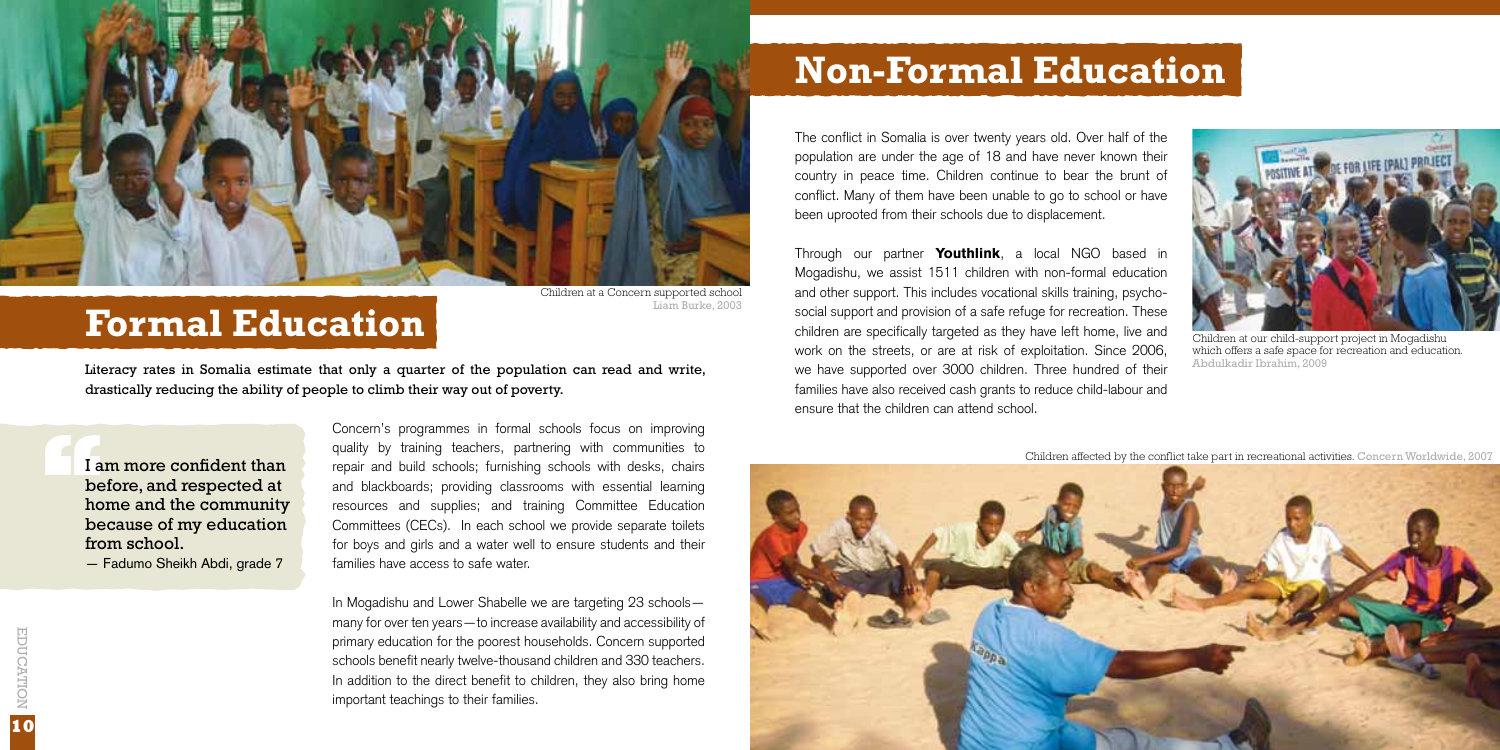### Reducing Vulnerability & Inequality **Food**,**Income**& **markets**



community assessment in Gabiley, Somaliland. Photo: Phil Moore 2010

Today, almost one billion people around the world are forced to survive on less than one dollar a day.

#### Our Global Response

Concern helps people to overcome extreme poverty by reducing their risks and vulnerabilities, protecting their assets, increasing their resilience, and working to reduce inequality. Our Food, Income & Markets (FIM) programmes aim to improve food security and increase food production in ways that are sustainable over the long term, and improve people's access to income by investing in their ability to support themselves and their families.

We do this through disaster risk reduction, capacity building and community development, as well as by providing communities with seeds, tools and agricultural training; giving poor people access to loans and savings through our microfinance programs; and offering skills training in areas such as small business development, animal husbandry, bee-keeping, carpentry and tailoring.

In the past year, Concern's FIM programs directly reached more than 4.2 million people.

#### Meeting the Challenge in Somalia

In Somalia, the majority of people live on less than a dollar a day. Crop and livestock production, the main sources of livelihoods, are undermined by frequent drought and flooding as well as the conflict. Food insecurity affects nearly a third of the population. We work with poor riverine farmers and agro-pastoralist communities to ensure they have the skills and knowledge to sustain their livelihoods through good times and bad to ensure household food security.

#### Concern on Impact

- » The average number of months for which a **harvest can feed a family has tripled** from two to six months
- » **Market interaction has doubled**, as well as experiencing a more diverse range of products and services for sale at markets
- » **Access to credit has trebled** for all beneficiaries, not just for self-help group members.

#### Concern Somalia: **FIM** Farmers' Field Schools/Irrigation: 34,061 direct beneficiaries (50% women) Market Interaction: 42,294 direct beneficiaries (50% women) Disaster Risk Reduction: 3,110 direct beneficiaries (50% women) Indirect beneficiaries: 139,631 Where: Lower Shabelle

### **FIM** in Emergencies

Social protection: 46,720 direct beneficiaries Where: Mogadishu, Gedo, Galgadud, Bay & Lower Shabelle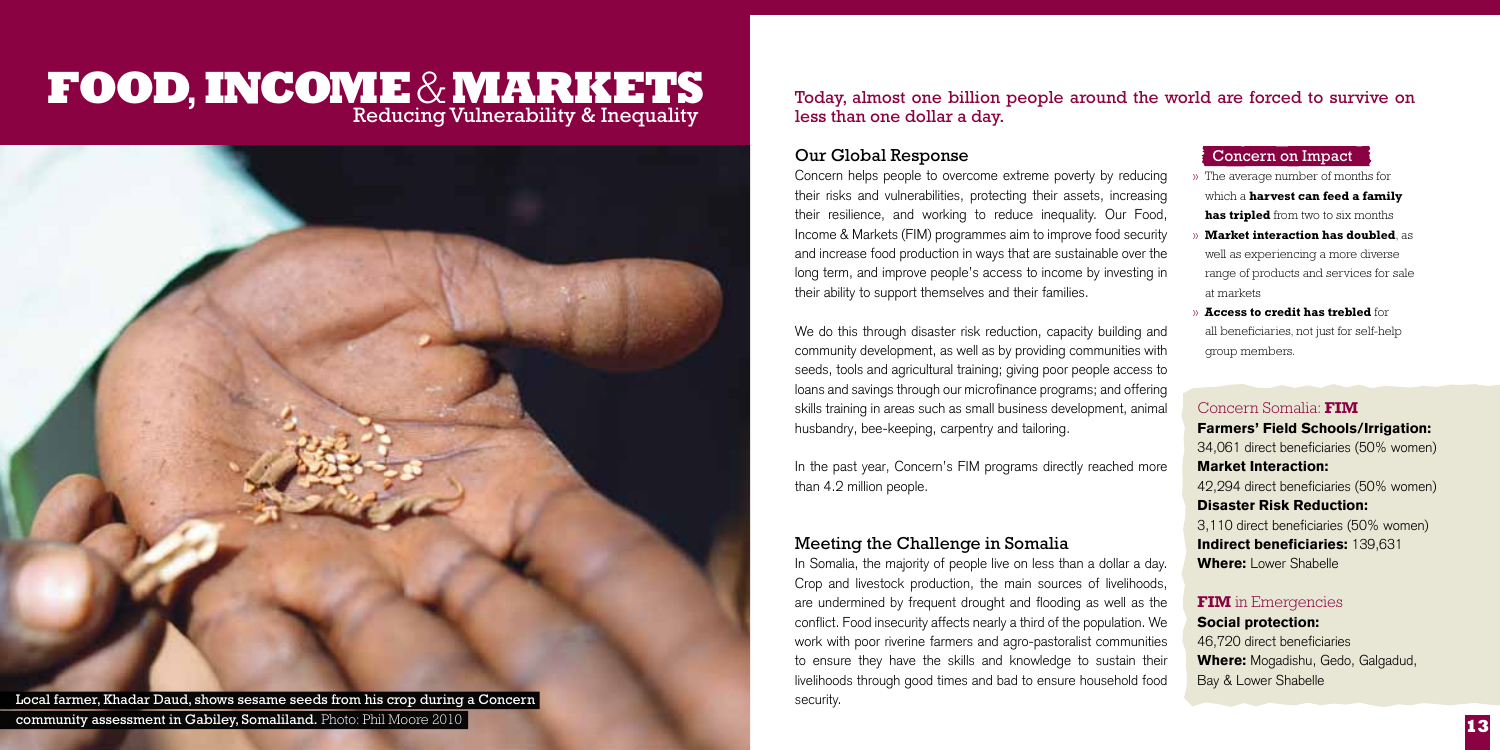#### **FIM** »



A community field assessment meeting between Concern staff and farmers in Gabiley, Somaliland. Phil Moore, 2010

We are expanding our FIM programme to reach 55,500 people in Gabiley region, Somaliland. The programme will include: FFSs, SH Gs and watershed management, and will be integrated with health interventions

#### *Photographs, opposite page:*

*Top:* Local farmers and Concern staff mark out a usage map of agricultural land during a community field assessment in Gabiley Somaliland. Phil Moore, 2010.

*Bottom:* Families in the Shabelle IDP camp were given money to start small businesses in Mogadishu. Concern Worldwide, 2010

Knowledge is power. Through farmers' field schools (FFSs), we provide agricultural training and a space for farmers to trial improved crop varieties, pest management and farming methods. These trials are assisted by an innovative partnership with regional research groups who provide the latest developments on crop diversification. We provide seeds, tools, fertiliser and storage facilities, which combined with new skills, have resulted in greater yields and more sustainable livelihoods for poor. We currently support 16 FFSs in Lower Shabelle.

Access to credit is one of the main barriers to sustainable livelihoods for the poor in Somalia. We support poor men and women to form **self-help groups** (SHGs) that provide microfinance services and support income-generating activities of their members, including business development training. They have established successful businesses in petty trading, sale of farm produce, communal farming and livestock rearing.

We improve **access to markets** for isolated rural poor communities, including the construction and renovation of market shelters and road culverts, improving market conditions.

**Disaster Risk Reduction:** Flooding has killed thousands in the Lower Shabelle region in recent years. Through the establishment and support of flood prevention committees, we help to prevent this loss of life and assets, and limit the impact of future disasters, ensuring crop production is stable across all seasons. Communities now plan together, rehabilitating weak river embankments and de-silting canals, which improves irrigation and mitigates flood damage.

Cyclical drought also affects the communities in which we work. In response we distribute less thirsty seeds to farmers to ensure food- and livelihood-security despite the erratic rains.



FIM

**15**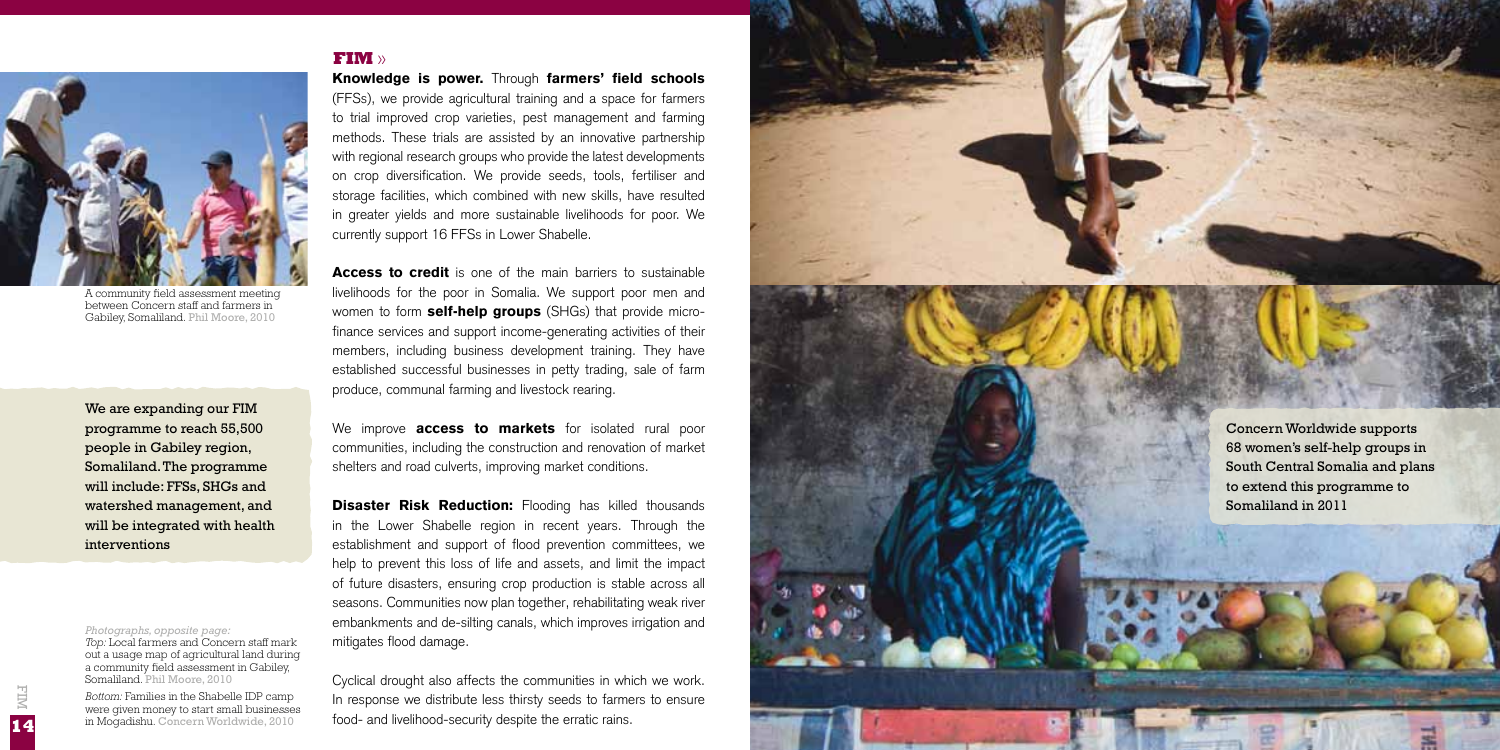#### FIM | **Social Protection** »



Men receive payment for a cash-for-work programme. Concern Worldwide, 2009

### **For the first time in my life<br>in the IDP camp, my family<br>could eat a decent lunch<br>for 15 days in a row** in the IDP camp, my family could eat a decent lunch for 15 days in a row

Shukri Bootan Abdi, a mother of eight, talking of the cash relief she received in her IDP camp along the Afgoye corridor

In many areas of Somalia, drought, flooding and conflict still overwhelm poor people's precarious livelihoods, leading to displacement and loss of income. When this happens, Concern's Food, Income & Markets work responds through a range of social protection and safety nets to ensure the poor can access food and services in the local market.

Since 2008 we have used **cash relief** as a critical component of our emergency response. Cash allows families to prioritise their own needs and to do so with dignity. We target families that have no other means of income and those that often, are unable to work due to family commitments or disability.

When possible, we use **cash for work** programmes to rehabilitate water sources or other community assets. We offer income generating opportunities to poor but labour-rich households, whilst the wider community benefits from rehabilitated water sources or roads. This gives a much-needed injection of cash into the local economy of communities affected by drought or conflict.

In the capital, Mogadishu, we provide **food vouchers** to displaced families, making agreements with trusted shopkeepers where vouchers are exchanged for a monthly ration of food. This has the dual benefit of increasing food security for vulnerable households whilst boosting the local economy.

We have an innovative private sector partnership with remittance companies Dahabshiil and Qaran, ensuring effective and safe service delivery to our beneficiaries. Remittance companies form the backbone of the Somali economy and cash delivery through this mechanism gives beneficiaries a sense of safety.



Maryama Shiil Bakar, a mother of five, receives an installment of an emergency cash intervention Hawa Sharaf, 2009

#### Concern on Impact

- » Our cash interventions have increased the purchasing power of the poor during times of crisis, enabling them to purchase food and access essential services.
- » Food vouchers feed poor households for almost two thirds of the month. They have enchanced food security for the most vulnerable, with all of our beneficiaries able to eat an extra meal per day, ensuring a nutritious and diverse diet.

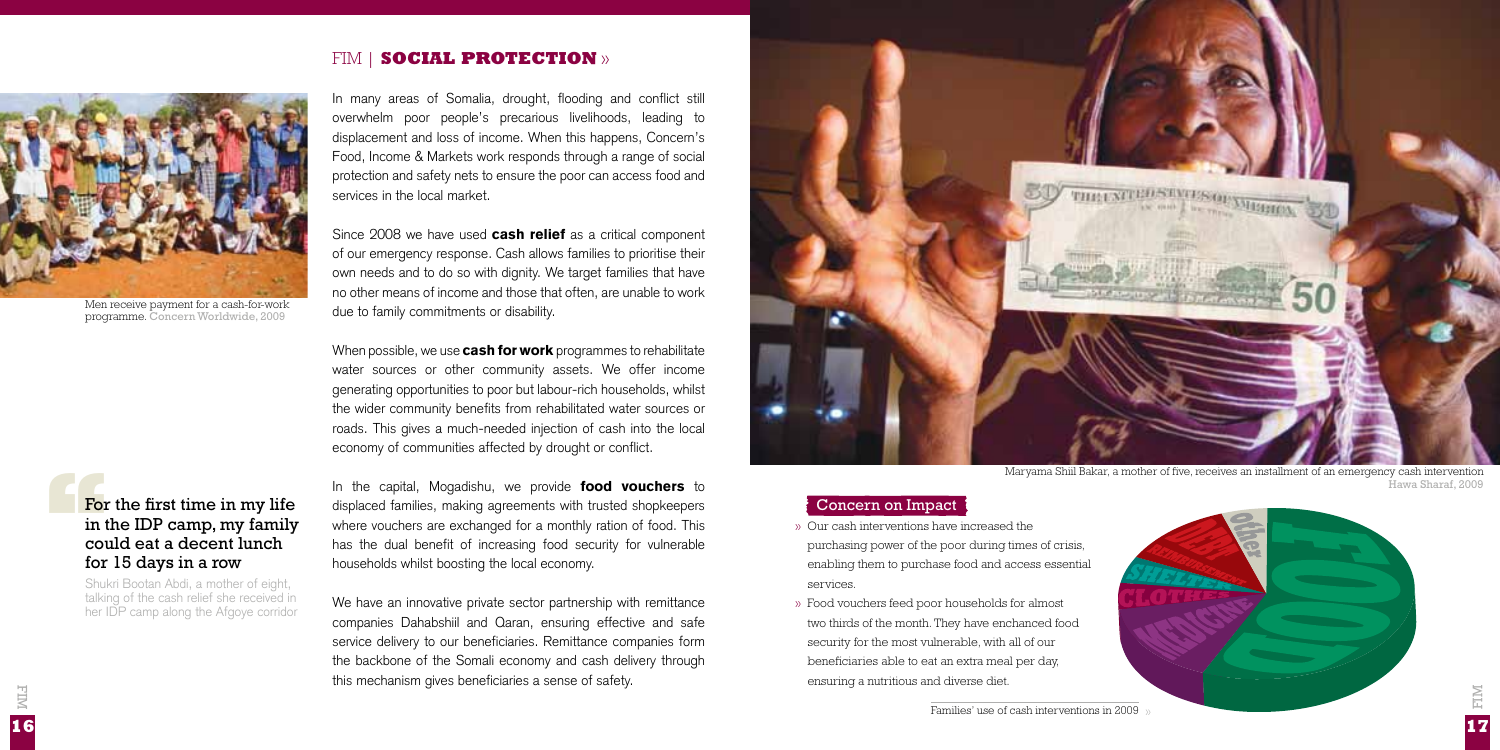### Bringing Services & Solutions to Communities Health **Market Street (1986) h**



Every year around the world, 8.1 million children die before they reach their fifth birthday from preventable, treatable diseases, and over 358,000 women die from pregnancy-related causes.

#### Our Global Response

For more than 42 years, Concern Worldwide has been working to save lives and ensure that the poorest communities have access to quality health care. We work in partnership with local governments and community organisations to develop sustainable, life-saving health solutions in three critical areas: water and sanitation: maternal and child health and nutrition. Our programs serve the urban and rural poor in areas otherwise neglected by health policy and resources.

Concern's Health programs reached 2.1 million people in the past year.

#### Meeting the Challenge in Somalia

In some parts of Somalia, 30 per cent of children under five are malnourished: one of the highest rates in the world and double what is considered an emergency. Half of all women are anaemic and deficient in micro-nutrients. Health services and infrastructure are very limited in Somalia, particularly in the rural areas where we work.

Maternal mortality is shockingly high, with one in twelve women at risk of dying in childbirth.

Almost 70 per cent of the population does not have access to safe water and less than half have access to latrines. Water-borne diseases are endemic and contribute to high rates of illness and death, particularly amongst children under five. Water infrastructure has been damaged by the civil war. Somalis are rain dependant for much of their water, leading to disaster in times of drought.

#### Concern on Impact

- » 93% of children with severe malnutrition admitted into our programmes are cured within two months.
- » 98% of malnourished children finish their treatment plan, a default rate well below sphere standards
- » We have constructed & rehabilitated over 140 wells with elevated water tanks since 2009, providing access to improved drinking water to approximately 126,000 poor people
- » Since 2009, latrines for 30,000 people have been developed, helping decrease diseases such as diarrhoea

Concern Somalia: **Health** Malnourished children treated: 1,801 children under 5 (54% girls) Pregnant women treated: 864 Health Schools Initiative: 11632 children (51% girls) Water & Environmental Health: 18,259 beneficiaries WEH in Emergencies: 282,196 beneficiaries Where: Mogadishu, Lower Shabelle, Bay, Bakool, Galgadud, Gedo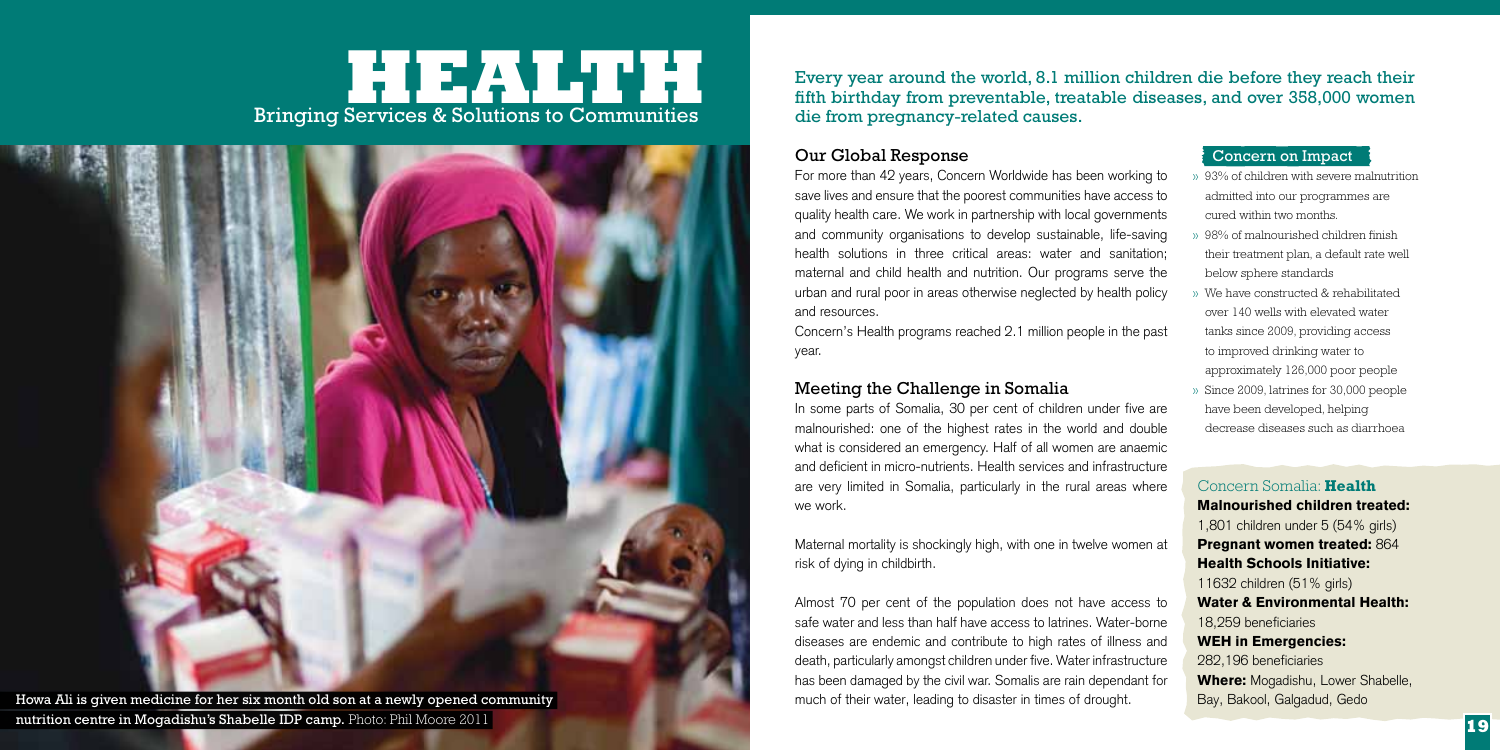

## **Water & Sanitation**

We ensure that thousands of poor families have access to clean water in Lower Shabelle, Mogadishu, Bay and Bakool, Gedo and Galgadud regions.

The majority of Somalis are dependent on rainwater catchment, using *berkads* (traditional water reservoirs) as their primary source of water. We build sustainable water supplies in rural and urban areas such as boreholes, shallow wells and piped water systems. We also help communities reduce water losses by rehabilitating and improving *berkads*, as well as installing under-ground water storage facilities, which help in times of drought.

During times of water scarcity, we ensure that lives are saved by water-trucking to communities in need. Rain water catchments are rehabilitated by local men and women in return for cash for their labour, increasing water supply and income opportunities for the rural poor. Concern trains water and sanitation committees on the maintainance of water sources and on hygiene promotion, as well as hygiene promotion to water users.

We also construct latrines in rural and urban areas, particularly in camps for internally displaced persons, to ensure safe sanitation, privacy and dignity.

**The leader or head (of a tribe)<br>
whose pan (water reservoir)<br>
dries is not worth being a leader.<br>
— traditional Somali saving** whose pan (water reservoir) — traditional Somali saying

## **Nutrition**

Ninety-three per cent of all children admitted to our nutrition sites are cured within two months and we are actively trying to reduce the root causes of malnutrition in communities throughout Somalia.

We treat nearly 1,000 children suffering from malnutrition in the Bay and Lower Shabelle regions through **Community** Management of Acute Malnutrition (CMAM), a community based approach that builds upon and supports local capacity. Voluntary community nutrition teams and remote referral agents are trained in identifying malnutrition and in mobilising communities to bring their children for treatment. Children are given nutritious supplementary food and medical care to bring them back to health. In 2011 Concern expanded its nutrition programme to the capital, Mogadishu, to help address the urban nutrition crisis.

With limited health facilities, the majority of women give birth at home with the assistance of Traditional Birth Attendants (TBAs). Our nurses provide training to TBAs about safe delivery practices and provide them with basic tools such as sterile gloves, combatting the perilously high rates of maternal mortaility.

Pregnant and lactating women are also given micro-nutrients, de-worming and malaria treatment as well as information on safe delivery and on child feeding and child care practices.

In the primary schools we support, Concern also operates a nutrition programme that includes community de-worming programmes. To address the underlying causes of malnutrition, we are implementing a community conversations programme which looks at community values and behaviours surrounding children under five years as well as care of the pregnant women.



Nutrition staff examine a child at a community nutrition centre in Lower Shabelle. Abdi-Rashid Abdulle, 2009

Mothers in the IDP camps of Mogadishu's Hodan district are now able to seek **health care** and **advice** for their children thanks to Concern's new **Community Nutrition Centres**, addressing the urban nutrition crisis in Somalia's capital. In 2011, Concern established three

nutrition centres in Mogadishu.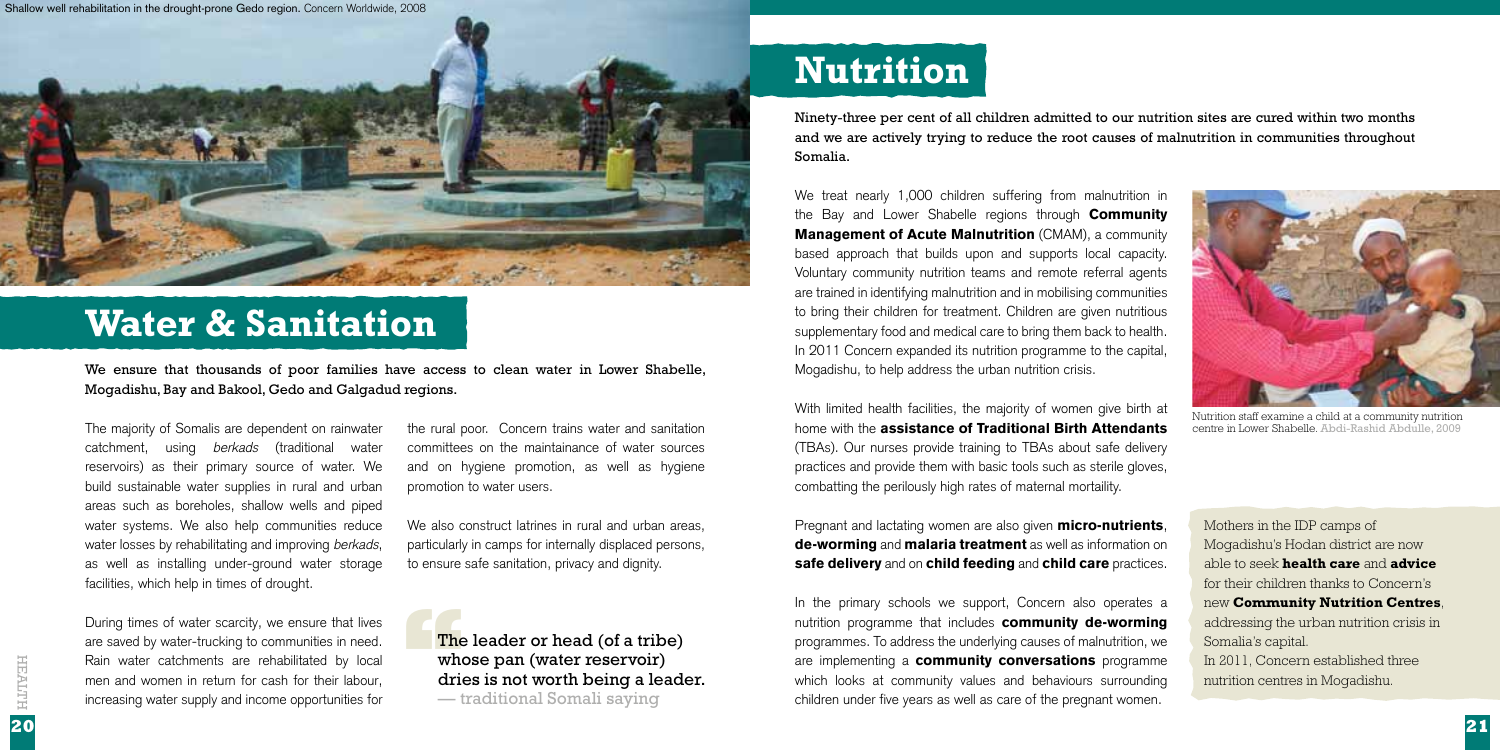

Focus group discussion at Concern-supported Jabuuti school in Mogadishu. Abdulkadir Ibrahim, 2010



## **Partnerships**

Our approach is based on partnership with communities, local NGOs and regional organisations to further our mission to eliminate extreme poverty.

Our primary partners are the communities in which we work. Working closely with them, we ensure that they have the skills and knowledge to transform their lives. Communities dedicate time and resources to our programmes, and help us to design, implement and monitor them.

We assist with the creation of community-based organisations such as Community Education Committees, Water and Sanitation Users' Committees, Flood Prevention Committees and Farmers' Field Schools. Enabling decision-making and participation by those affected by development initiatives leads to a greater and more sustained commitment to projects, their implementation and ultimate benefits.

We also work with four local NGOs, contributing to their development and assisting effective links between them and the extreme poor. In Lower Shabelle, our partner *Bani'adam* improves water and sanitation provision to rural communities. In Gedo, *Lifeline Gedo* is reaching remote communities with emergency assistance. *GREDO* is developing water infrastructure in Bakool. And in Mogadishu, *Youthlink* ensures that poor children affected by the conflict receive the support they need.

Bringing together people, organisations and institutions to pool knowledge, skills and resources, we link communities with national and international research and development institutions, providing them with technical support and knowledge.



Concern staff participate in an ICRISAT organised workshop in Somaliland. Phil Moore, 2010

Our **partnerships** with **ICRISAT**, the International Crops Research Institute for the Semi-Arid Tropics, and **SATG**, the Somali Agriculture Technical Group, have helped farmers in Lower Shabelle through their research on **crop diversification**, trialed by our Farmers' Field Schools.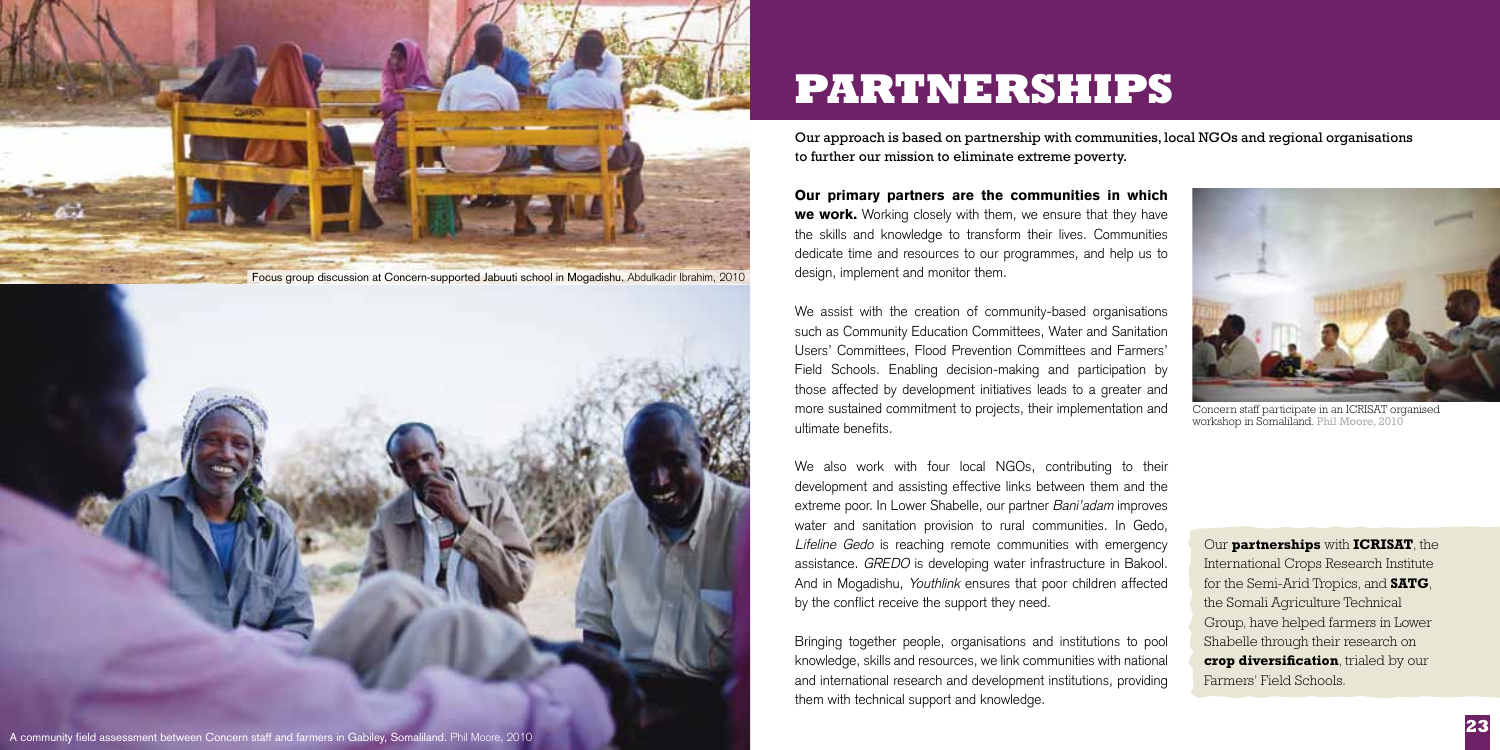# **Stories of Change**

## FIM | **Women's Self Help Groups** » **Enabling Self-Reliance**

Maryam Carush, 2010

Amina Aden Abdia is a 32 yearold mother of five children, and a member of the Alla-Aamin women's self-help group (SHG) in Muruqmaal, a village in Lower Shabelle. Concern has given these women's SHGs money

for rotating cash grants which they distribute to their members. This affordable finance, along with skills and business training, allows the women to lift themselves out of poverty, becoming pioneers in the private sector of their village.

For Amina, this meant that she could triple the land she cultivated, with different, more lucrative crops. Not only did her profits increase, but it meant that she was not forced to supplement her income

through other, time-intensive and often dangerous activities. Before, she says, her harvest was "never enough to feed my family and give them their basic needs for medicine and clothing".

Through her entrepreneurial spirit, Amina has wisely reinvested her profits, buying an ox-cart that she now rents to local farmers. Through a second grant from the SHG, she further expanded the land she cultivated, whose profits allowed her to open a small shop in the village, changing her status to a business woman.

#### "I never dreamed this would happen in my

**life"** she says, now able to send two of her children to elementary school in a nearby town. "I am paying the expenditure of my children and food for them."

### **Adding Choice to Displacement** FIM in Emergencies | **Cash Relief** »

Described as the world's capital of internally displaced persons (IDPs), the 30km stretch of land between Mogadishu and Afgoye town is now home to over 400,000 IDPs. Concern's cash relief distribution directly assists conflict-affected families whose capacity to help themselves has been severely reduced by the protracted civil war in Mogadishu.

Hawa Ahmed Hassan, 35, and her eight children fled Mogadishu after mortars and artillery shells "fell like rain" around their home, injuring her eight year-old son. They left with only a bundle of clothes on their back, and now live in a shelter made of sticks, rags and bags in an overcrowded camp along the Afgoye Corridor.

Her husband was also injured by mortar shrapnel. Hawa now does everything: standing in long-lines for aid, fetching water, cooking and peforming other household chores. "Things become doubly difficult in IDP camps" she says.

Since being selected for the cash relief, Hawa says she can "buy different types of food, medicine, meat and milk for the children" as well as paying back debt.

She describes the humanitarian aid in the camp as never sufficient, particularly for large families such as hers; the cash interventions have finally given her family food security.

Hawa, like many other beneficiaries, enthuses about the sense of dignity that comes with a cash-based intervention. Having never before visited a remittance company, or seen a \$50 note, she says "it feels great to rub shoulders with those who have relatives outside of the country and [who] regularly receive money from abroad".



Hawa sits with her family in their make-shift shelter in the Shareeco IDP camp. Concern Worldwide, 2007

It feels great to rub<br>shoulders with those w<br>have relatives outside of<br>the country and [who] shoulders with those who have relatives outside of the country and [who] regularly receive money from abroad

— Hawa Ahmed Hassan

**24**Stories of Change

CHANGE

 $\overline{24}$ 

 $\mathop{\bigcirc}_{\sqcap}$ 

STORIES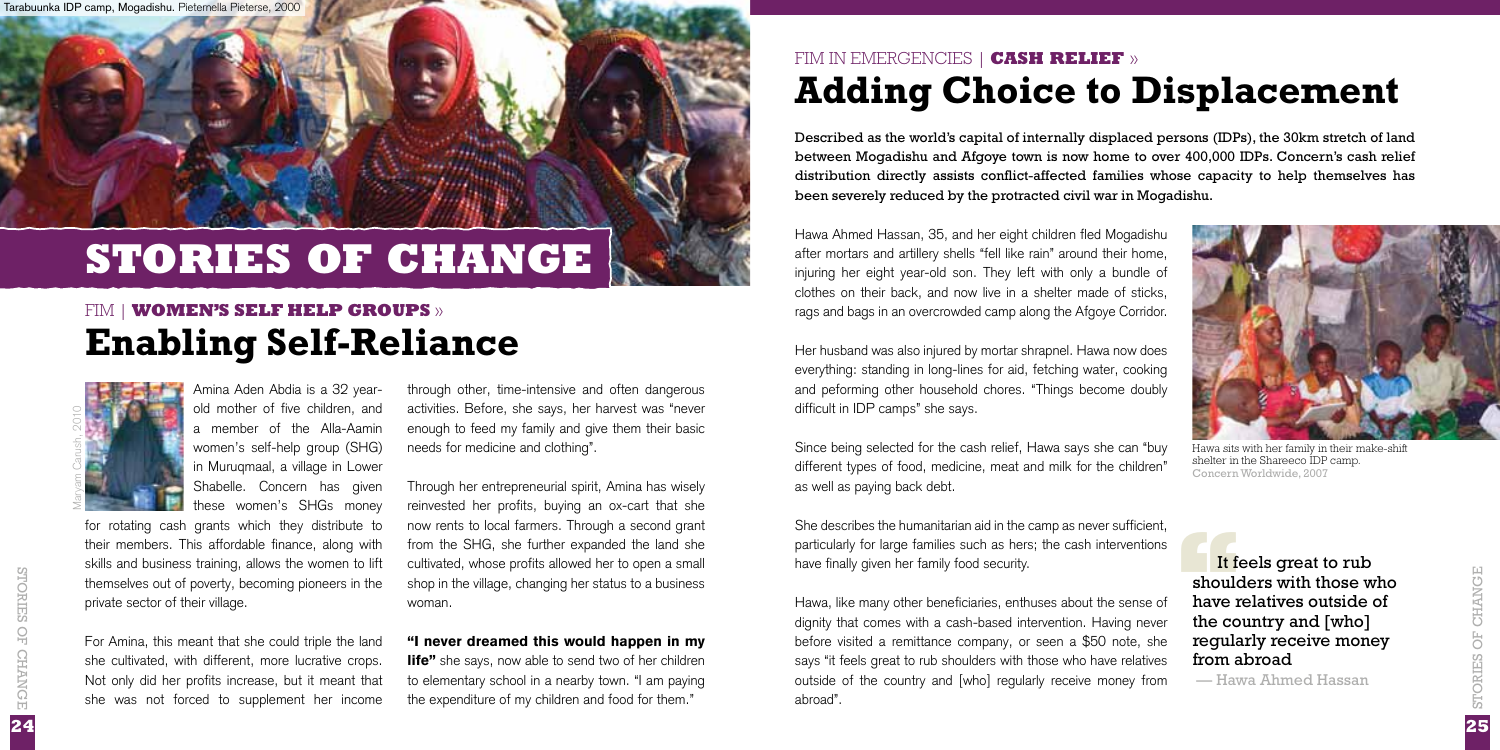### Education | **Non-Formal Education** » **Street-Kid to Inspiring Student**

Concern's Child Support project assists children affected by conflict through a holistic child support package that entails psychosocial support to those traumatised by the conflict, formal and non-formal education, recreational activities and family support.

Hussein Mohamed's father was paralysed during the civil war. The oldest of nine children, Hussein was forced to take to the streets to find an income to feed his family. Rummaging through a market in Mogadishu, he would collect left-over pieces of khat – the leaves of a plant used as a stimulant – selling them to those without the means to buy fresh bundles. Life on the streets left him vulnerable to exploitation and abuse, but it meant that Hussein could help feed his family with this meager income.

Concern's community outreach workers got to know Hussein on Mogadishu's streets and invited him to take part in our non-formal education (NFE) programme. He also began to frequent our partner Youthlink's centre, providing him with a safe-space in which he could participate in recreational activities.

After three months of basic numeracy and literacy lessons in our NFE classes, Hussein progressed to formal education in Ablal primary school. Such feepaying schools are normally out of reach to families such as Hussein's, but through a partnership with

**26**Stories of Change

26

STORIES OF CHANGE

Concern, offers places to NFE graduates. Despite the intensifying conflict in Mogadishu, Hussein decided to remain at school and complete his grade eight exam, progressing to secondary school with further support from Concern.

In 2009 he became the first member of the family to graduate from secondary school, becoming a role model to local, underprivileged children. He is now studying for a B.A. at the Somali Institute of Management and Administration Development, and is such a source of inspiration to others.

**I plan to establish a child protection**<br>project that advocates the rights of<br>Somali children, especially those who<br>lack the opportunity of education amone project that advocates the rights of Somali children, especially those who lack the opportunity of education among the poor households



## Health | **Nutrition** » **Overcoming the odds**

Our nutrition programme deals with the devastating impact that malnutrition has on the young in poor communities. Cognisant of the fact that malnutrition cannot be resolved in isolation, Concern's nutrition programme in Lower Shabelle is part of a multi-sectorial and holistic response to poverty reduction, encompassing WASH, Education and FIM.

Like many mothers in Somalia, 28 year-old Muumina Aden struggles with the double burden of caring for her five children as well as working to provide food for her family. The small income she has from the little work available does not provide her children with the nutritious diet they need.

Her dire situation is exacerbated by the long, hot *jilaal* dry season, when work as a labourer dries up and food becomes scarce. The *jilaal* of 2010 was particularly harsh – with so little to eat, Muumina's children became too weak to fight off disease. Her two youngest children fell gravely sick, losing weight and becoming severely dehydrated through their illness.

Muumina had neither the money nor the means to take her children to the doctor. She learned that her children were suffering from severe acute malnutrition from a Concern-trained community nutrition team-leader. The team immediately referred three yearold Farah and two year-old Mahad to an outpatient therapeutic site. Here, Muumina learned how to treat her children and how to prevent malnutrition in the future.

After six weeks of treatment, her children are strong and healthy. "Before [the] Concern nutrition programme in my village, I wouldn't have been able to save my three children" she says.



**Before [the] Concern<br>
nutrition programme in<br>
my village, I wouldn't have<br>
been able to save my three** nutrition programme in been able to save my three children.

— Muumina Aden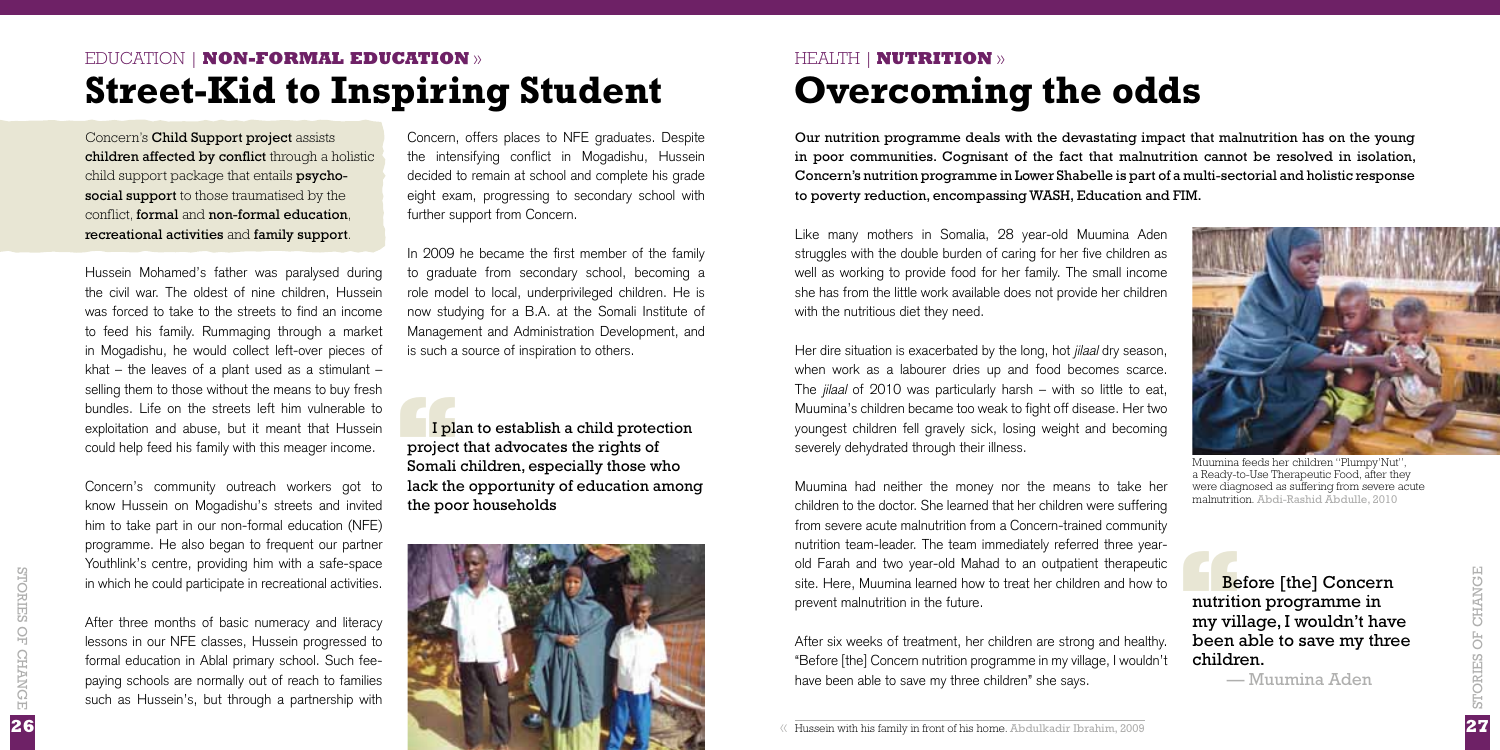

## **Acknowledgments**

Thank you to our donors for their continuing support, enabling us to **Example 19 amp, where she has lived her entire life.** Phil Moore, 2011 Thank you to our donors for their continuing support, enabling us to help the world's poorest people transform their lives.  $1$  1 1  $\alpha$  1





EUROPEAN COMMISSION





Our projects are funded by

The European Union Humanitarian Aid

*This publication has been produced with the assistance of the European Union. The contents of this publication are the sole responsibility of Concern Worldwide and can in no way be taken to reflect the views of the European Union.*

#### **Credits**

PRODUCTION Phil Moore COORDINATION Sarah Robinson Concern Worldwide 2011 ©